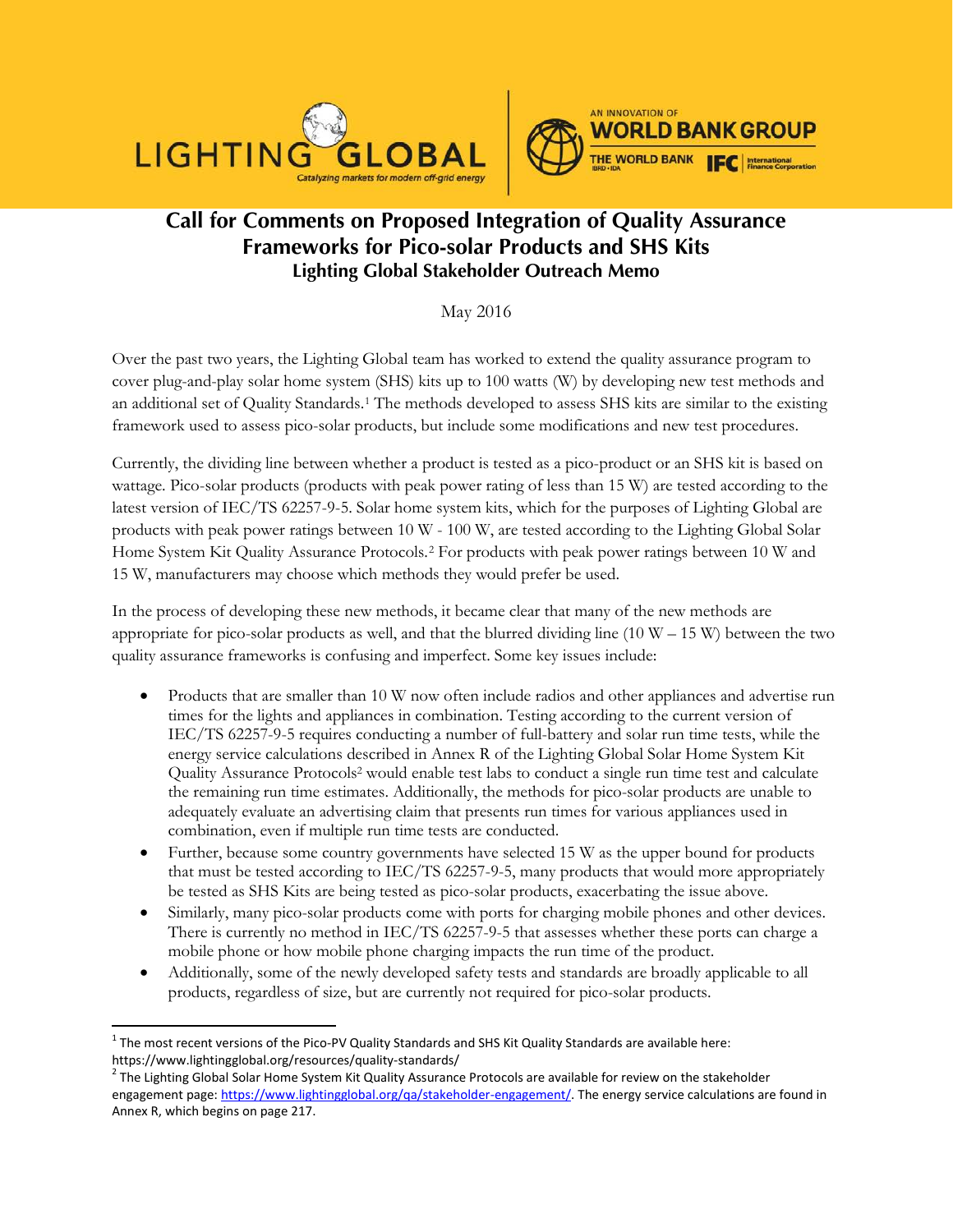**The following pages contain an outline of a proposed framework that would provide a continuum of support for all products up to 100 W. We believe the proposed framework will address the issues described above, create a single set of test methods that can more easily be maintained, and ensure a more efficient and appropriate testing process.** 

**We request that you review the proposal below and share any comments you have no later than Friday, June 17. Comments may be officially submitted to the Lighting Global Quality Assurance team through the online form at www.lightingglobal.org/qa/stakeholder-engagement/**.

## **PROPOSED FRAMEWORK**

## **Institutionalization of Test Methods:**

The new methods developed for SHS Kits would be fully included in the next revision of IEC/TS 62257-9-5. This addition will enable the new methods to be used for any product under 100 W, as applicable based on the configuration and wattage of the product. This revision could be submitted as early as October 2016 allowing the revised methods to be published in mid-2017.

*Reasoning:* Previously, we had proposed that the methods for SHS Kits be included in a revision of IEC/TS 62257-9-6; however, by instead including the methods in IEC/TS 62257-9-5, the process of maintaining the documents will be streamlined, duplicative content will be eliminated, and the risk of the two methods deviating will be minimized.

## **Changes/Additions to the Required Set of Test Methods:**

- 1. Require any product with **ports[3](#page-1-0)** to undergo the following tests, rather than requiring multiple full battery run time and solar charge tests:
	- Lighting full-battery run time test
	- Solar charge test
	- Assessment of DC ports
	- Appliance power consumption (if appliances are included)
	- Appliance charging efficiency test (if appliances with batteries are included)
	- Energy services calculations

*Reasoning:* By using the energy service calculations described in the Lighting Global Solar Home System Kit Quality Assurance Protocols, test labs would be able to conduct a single full battery run time test and single solar charge test and subsequently calculate the remaining run time estimates for all other settings. The energy service calculations would also enable the assessment of a variety of advertising claims, including those in which appliances are used in combination. The assessment of DC ports is both an input for the energy service calculations and serves to assess the capability of ports to provide the expected voltage and current capability. The appliance tests serve as inputs to the energy service calculations and provide valuable information regarding the appliances.

These additional tests are not technically complicated and new labs could easily be trained in the methods. Additional equipment needed to conduct the assessment of DC ports is minimal, on the

<span id="page-1-0"></span><sup>&</sup>lt;sup>3</sup> Ports include DC power outlets, sockets, jacks, or receptacles, including USB charging ports. PV sockets are not considered "ports" in this context.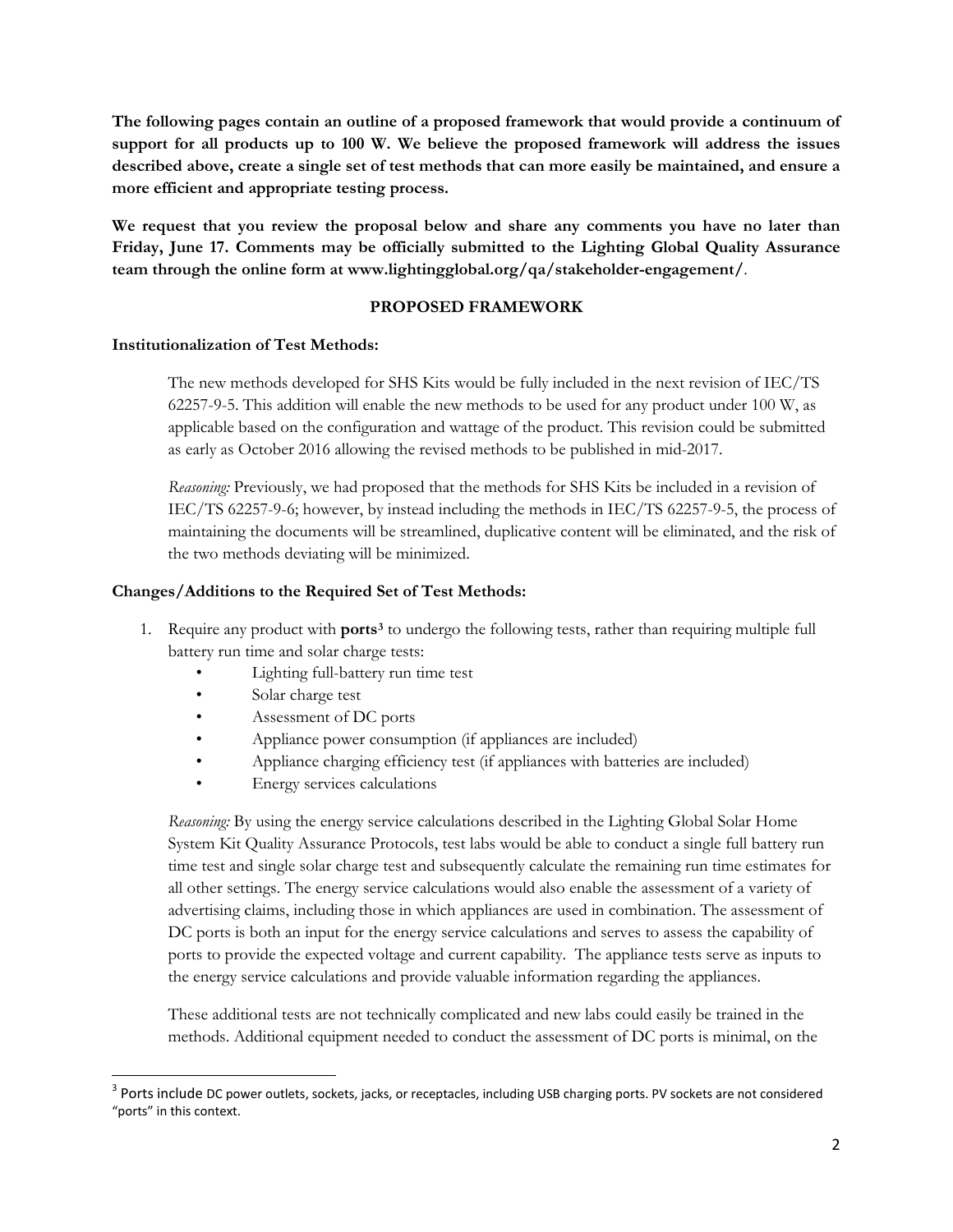order of a few thousand USD. For products with included appliances, this change would save time during testing and therefore reduce testing costs. For products with multiple different types of ports, but no included appliances, the addition of the DC ports test could increase the cost of testing by approximately 5%. For products with no appliances but a single port, the effort and cost of testing would likely not change, but the method would enable the mobile phone charging capabilities of the port to be assessed.

2. Use the energy service calculations for pico-solar **products without ports** rather than conducting multiple solar run time tests.

*Reasoning:* The energy service calculations could be applied to pico-solar products without ports to reduce testing time and costs by only requiring a single solar run time test be conducted, rather than one for each setting or lighting configuration.

3. Require **all** products with multiple interchangeable connectors to undergo a user miswiring test, and products with **ports** to undergo PV overvoltage and output overload tests, regardless of size. Additionally, included **appliances** would undergo an assessment of operating voltage range compatibility, which is performed during the assessment of DC ports or separately in the appliance operating voltage range test at the discretion of the test laboratory.

*Reasoning:* These four tests currently described in the Lighting Global Solar Home System Kit Quality Assurance Protocols are basic safety tests that ensure a product is adequately protected from faults that could harm the product, the appliance, or the user. These tests do not add significantly to the time or cost of testing and are appropriate additions to improve the rigor of the existing test methods for pico-solar products.

4. When conducting the light distribution test, discontinue the measurement of "usable surface area with illumination greater than 50 lux" as a required test and only require that test labs assess the fullwidth half-max (FWHM) of the light distribution. The methods for assessing the usable surface area would remain in the test methods, allowing manufacturers to request that their products be assessed for this metric if desired and enabling test labs to conduct the test if necessary to verify advertising statements.

*Reasoning:* The FWHM provides a reasonable estimate of whether the light distribution is "narrow," "wide," or "omnidirectional," which are key descriptors of a given light source. The "usable surface area" provides information about how brightly a light can illuminate a surface, but is a difficult measure to interpret and is rarely used in advertisements. Further, there are no performance reporting, performance targets or quality standards based on this metric currently for the Lighting Global program. The test is, however, time consuming; the elimination of this test may reduce test costs or enable other tests to be conducted without increasing the overall cost of testing.

## **Clarification of the Required Sample Size Based on Wattage:**

For products with peak power less than or equal to 15 W, a sample size of 6 would continue to be used. For products with peak PV power greater than 15 W, a sample size of 4 would continue to be used.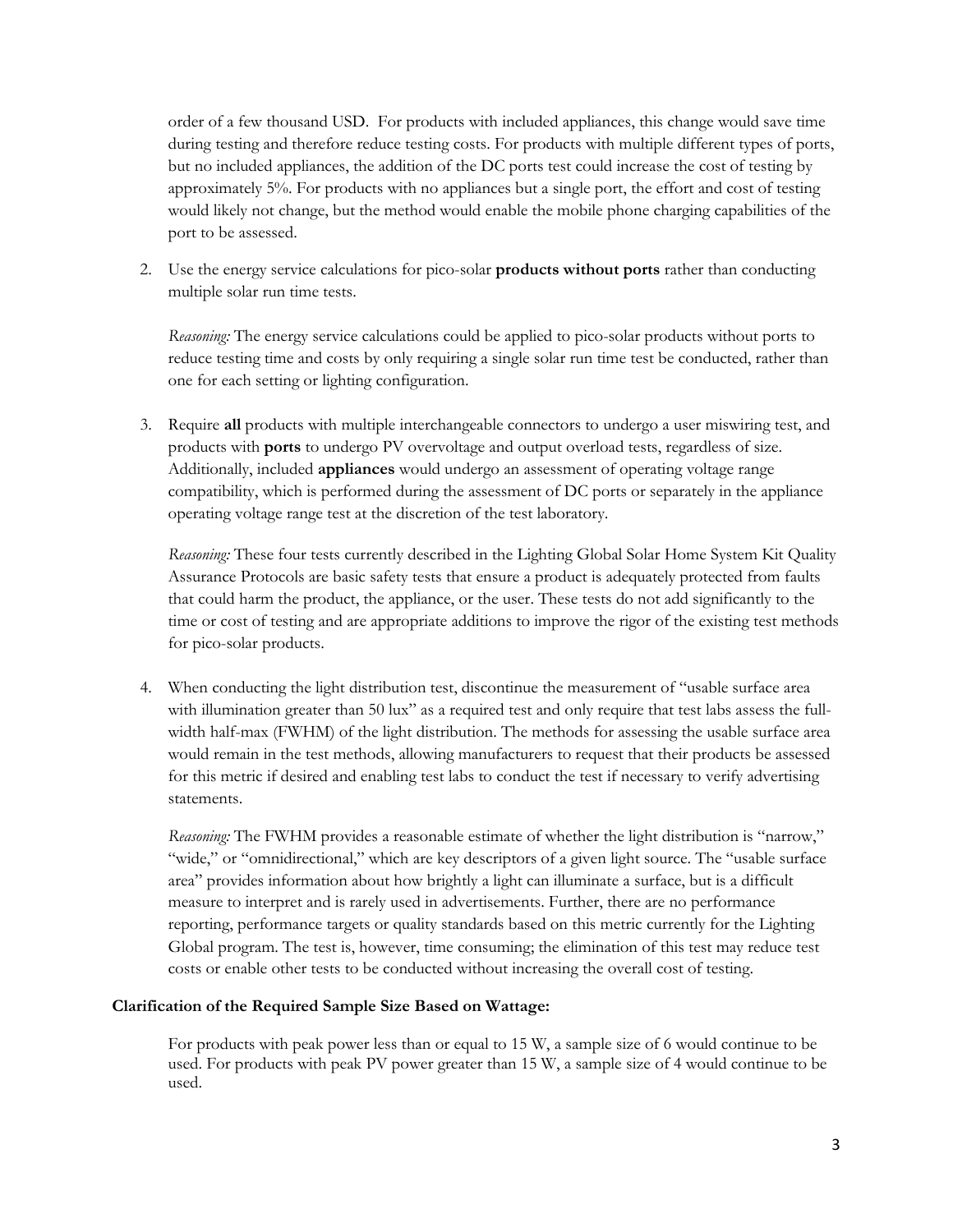*Reasoning:* Analysis of historical testing data consistently indicates that reducing the sample size (n) often results in a test outcome for smaller sample sizes  $(n\leq 6)$  that disagrees with the test outcome for a full sample size (n=6). Six is already a very small sample size on which to judge an entire product line. Further, as countries have begun to adopt standards for pico-solar products, many have specified that products up to and including 15 W must be tested according to IEC/TS 62257-9-5 with a sample size of 6.

However, a reduced sample size for larger, more complex products helps to mitigate the additional in-kind and shipping costs associated with these products. Additionally, the reduced sample size helps to minimize testing costs for these more complex products that often come with multiple light points and appliances. Setting a clear dividing line of 15 W between the product classes will reduce confusion and avoid potential difficulties with governments and other organizations referencing IEC/TS 62257-9-5.

## **Changes to the Quality Standards:**

- 1. Products less than or equal to 15 W would need to meet the existing Quality Standards for pico-solar products plus some new relevant standards currently listed for SHS Kits, if applicable to the particular product. The new Standards for pico-solar products would include:
	- **Ports**: Port voltage and current specifications, if provided, must be accurate. Included appliances must function when connected to SHS ports. Power output of ports must be sufficient to power appliances that are advertised but not included. (Specific guidelines for USB and 12 V ports are described in the Quality Standards for SHS Kits). [This standard would only apply to products with ports (DC power outlets, sockets, jacks, or receptacles, including USB charging ports).]
	- **PV Overvoltage Protection**: If the battery is disconnected or isolated, the system must not be damaged and PV open-circuit voltage must not be present on load terminals. [This standard would only apply to products with ports.]
	- **Miswiring Protection**: The user interface should be designed to minimize the likelihood of making improper connections. If improper or reversed connections can easily be made, they should cause no damage to the system or harm to the user. [This standard would only apply to products with interchangeable connectors.]
	- **Circuit and Overload Protection**: The system must pass an overcurrent and an overload protection test. Products must include a current limiting mechanism to prevent irreversible damage to the system. The mechanism must be easily resettable or replaceable by the user, or must automatically reset. If replaceable fuses are used for circuit protection, sizes must be labeled on the device and listed in the user manual, and, if fuses are replaceable by the user, at least one spare fuse must be included with the product. Included appliances are not required to meet this standard. [This standard would only apply to products with ports.]
	- **Battery Protection for Lithium Batteries**: Lithium batteries must carry UN 38.3 certification and have overcharge protection for individual cells or sets of parallelconnected cells. [This standard would only apply to products with lithium-based batteries, including lithium iron phosphate batteries.]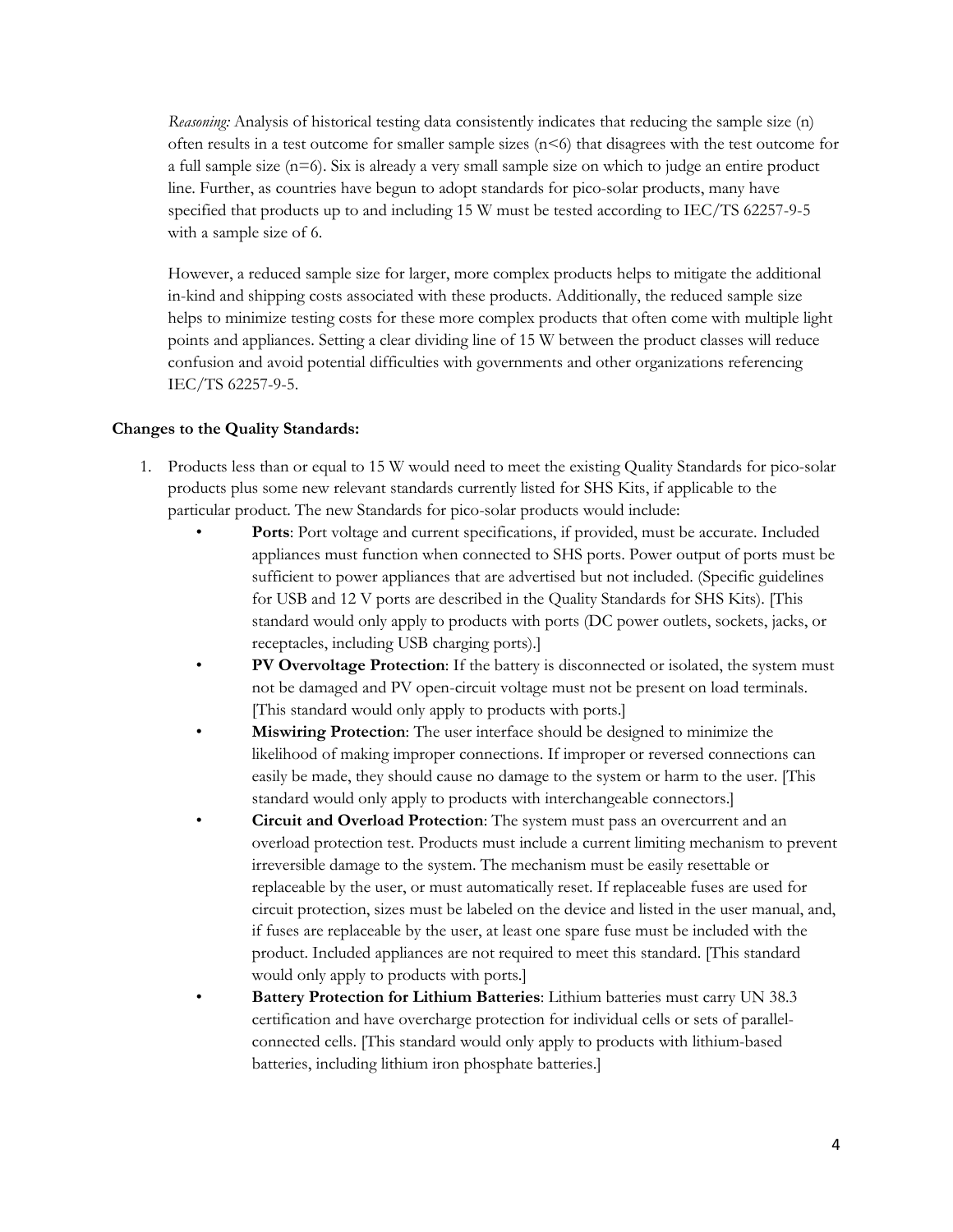*Reasoning:* The additional standards listed above are aligned with the additional test methods described above. These standards are relevant to all sizes of solar products and are related to protecting products, appliances, and the user from harm and ensuring that ports perform as expected. Though these new standards would be included for pico-solar products, some differences would still exist between the standards required for products with peak power less than or equal to 15 W and those with peak power greater than 15 W. The larger products would need to meet the existing Quality Standards for SHS Kits[.4](#page-4-0)

2. The lumen maintenance threshold would be increased for pico-solar products to an average relative light output of all samples  $\geq 90\%$  of initial light output at 2,000 hours, with only one sample allowed to fall below 85%.

*Reasoning:* This increase in the lumen maintenance threshold (from 85% to 90%) would align the requirements for pico-solar products and SHS kits, and it mirrors improvements in the quality of LEDs. Results from testing over the past two years indicate that all but four products tested would meet the 90% threshold. Figure 1 presents the interquartile range of lumen maintenance performance for products tested by Lighting Global between 2010 and 2015. As shown in Figure 1, though median performance has not changed drastically, performance at the low end of the range greatly improved. During 2014-2015, only outliers (four products in total) fell below the proposed 90% threshold for lumen maintenance. There is no additional testing cost associated with making this change to the requirements.





<span id="page-4-0"></span> $4$  The remaining key differences between these Quality Standards for SHS kits and those for pico-solar products are the following. These are already established requirements for SHS Kits and do not represent a proposed change in policy:

- o Pico-solar products must report the light output and solar run time on the highest setting on their packaging, while SHS kits must report PV power,
- o Pico-solar products would not need to provide a declaration regarding wire and cable sizing or provide documentation regarding the rating of any outdoor cables,
- o SHS kits must include a statement on their packaging regarding component/battery replacement,
- o SHS kits include more extensive user manual requirements,
- o The warranty durations for SHS kits are longer (3 years for the system and light points, 2 years for the battery, and 1 year for any included appliances)

These additional requirements seem appropriate for larger products with longer expected life spans. Again, setting a clear dividing line of 15 W between the product classes is intended to reduce confusion and avoid potential difficulties with governments and other organizations referencing IEC/TS 62257-9-5.